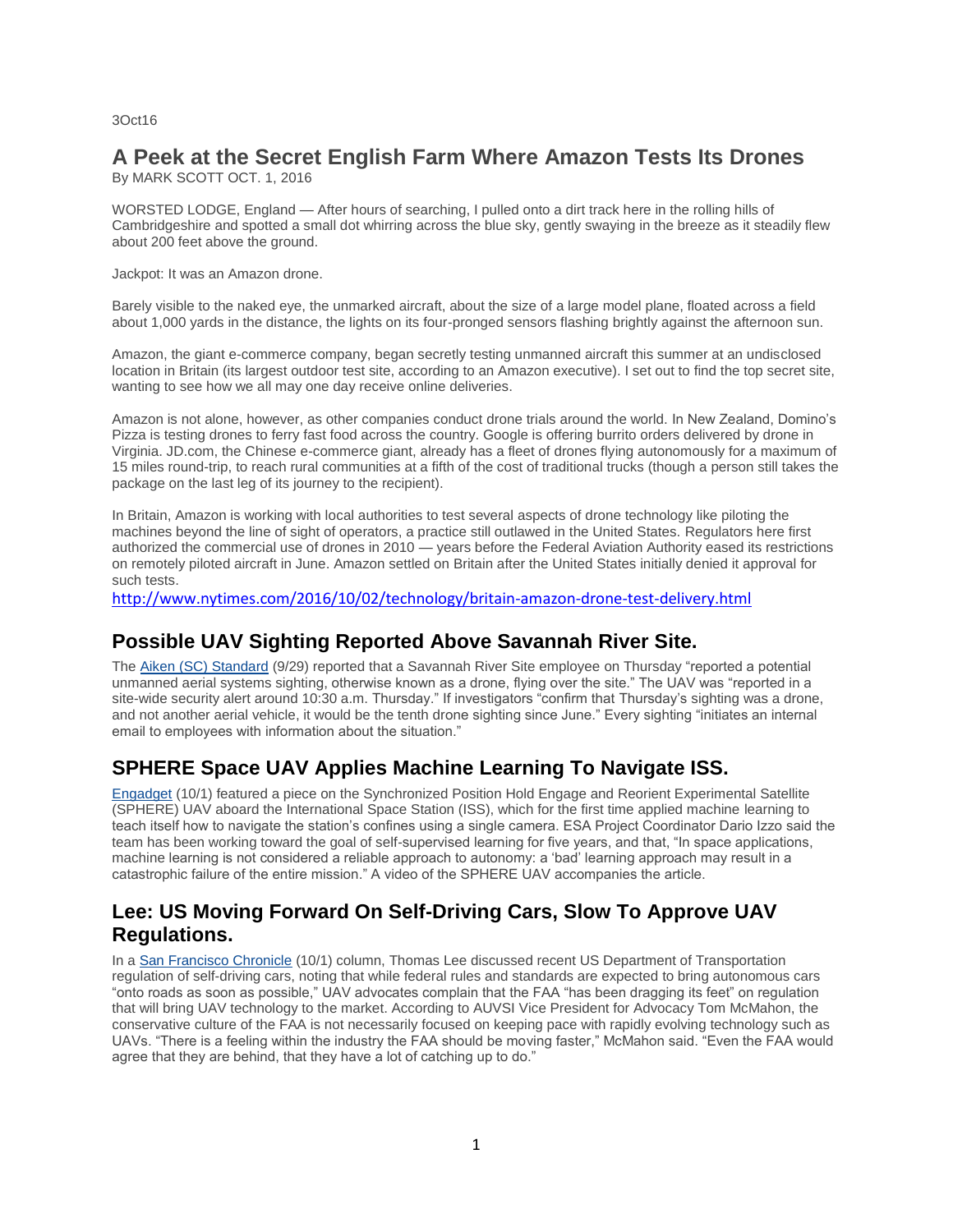#### 4Oct16

#### **Drones inspecting Hampton Roads power lines for Dominion**

By Kimberly Pierceall The Virginian-Pilot

The ability of drones to do the work of humans is already a reality. On Monday, Dominion Virginia Power showed off how the technology can do the job more quickly and efficiently on a power line. The power company has been using drones equipped with cameras to inspect some of the 6,500 miles of transmission lines in Hampton Roads and look for storm damage since August 2015. It started testing the technology in 2013.

In a year, the drones discovered six critical issues that the company was able to catch before they became a problem, said Steven Eisenrauch, manager of Dominion's electric transmission forestry and line services. A job that would normally require a worker to climb a transmission line or hover in a helicopter can now be done in minutes by a whirring, eight-rotor aerial drone.

Eisenrauch said the cost savings has been negligible because federal rules require drone operators to physically see the drone they're operating. That requires crews still to traverse physical areas that might be difficult to reach. He expects the utility will save much more when the federal government permits drones to be operated out of a "line of sight," allowing them to fly over swamps and rocky conditions, something Dominion is testing at Virginia Tech.

Dominion doesn't own or operate drones but contracts with Virginia Beach-based Hazon Solutions. A two-worker team flies the drone and controls the camera. [http://pilotonline.com/business/drones-inspecting-hampton-roads-power-lines-for](http://pilotonline.com/business/drones-inspecting-hampton-roads-power-lines-for-dominion/article_a598f73c-192e-599b-b7be-f5b714fb1b1d.html)[dominion/article\\_a598f73c-192e-599b-b7be-f5b714fb1b1d.html](http://pilotonline.com/business/drones-inspecting-hampton-roads-power-lines-for-dominion/article_a598f73c-192e-599b-b7be-f5b714fb1b1d.html)

# **Facebook Seeks Partner Countries for Drone Trials**

By ROBERT WALL Updated Oct. 3, 2016 4:23 p.m. ET

Facebook Inc. is in talks with several countries for trial broadcasts of internet content from highflying drones, underscoring the social media company's push to provide bandwidth to poorly connected parts of the globe. Several companies aim to provide bandwidth to far-flung places that can't easily be connected by terrestrial links. Alphabet Inc.'s Google this year ran the first tests of its "Project Loon" that seeks to connect users via high-altitude balloons. OneWeb Ltd. is working on a large constellation of satellites to deliver fast global internet service from space.

But many of the projects face big obstacles. Drone and balloon projects require approvals from national governments to operate in their airspace. Other regulators have to approve the use of radio spectrum to broadcast signals to the ground. That makes working with governments crucial for the companies to succeed. Martin Gomez, Facebook's director of aeronautical platforms, said a number of countries may be involved in trials. "Some of the countries that are really clamoring to host this first demo have huge regions where there is zero or very poor internet connectivity," he said on the sidelines of a Royal Aeronautical Society drone conference in London.

The demonstrations could take place in 2018, he said, though an exact schedule hasn't been fixed. Facebook's drone project took a big step forward on June 28, when it took to the air for the first time in Yuma, Ariz. The aircraft, dubbed Aquila, which weighs less than 1,000 pounds and has a 138-foot wingspan—larger than a Boeing 737 single-aisle plane—remained aloft for 96 minutes, more than an hour longer than first planned[. http://www.wsj.com/articles/facebook-seeks-partner-countries-for](http://www.wsj.com/articles/facebook-seeks-partner-countries-for-drone-trials-1475523050?mod=LS1)[drone-trials-1475523050?mod=LS1](http://www.wsj.com/articles/facebook-seeks-partner-countries-for-drone-trials-1475523050?mod=LS1)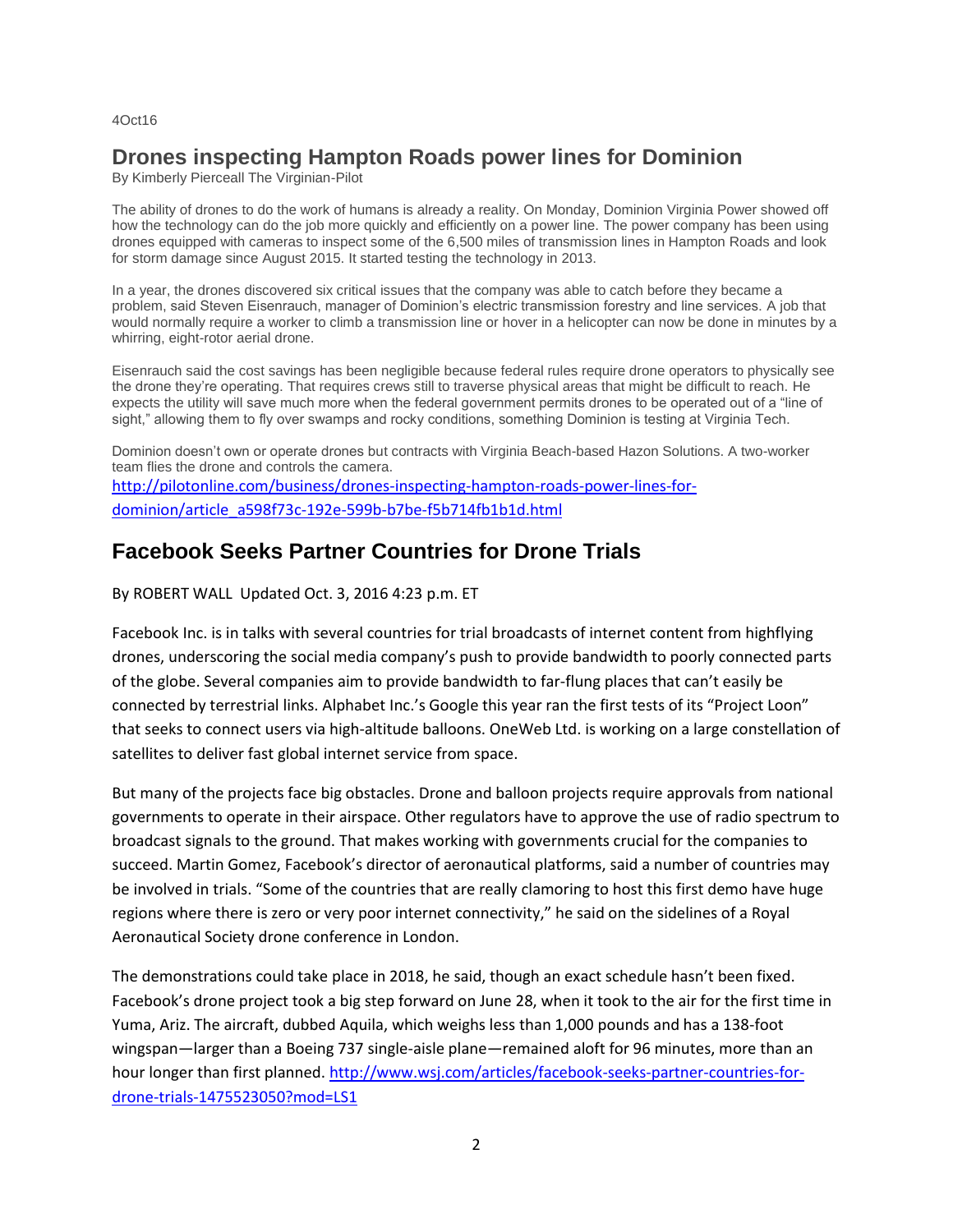Facebook's Aquila UAV Will Not Need Landing Gear. [Flightglobal](http://mailview.bulletinmedia.com/mailview.aspx?m=2016100401aiaa&r=2980706-881d&l=005-b2c&t=c) (10/3) reports that at the Royal Aeronautical Society's UAV conference in London, Facebook Director of Aeronautical Systems Martin Gomez said that the company's Aquila UAV, intended to fly at high altitudes for months at a time, will not be outfitted with landing gear. The design is intended to reduce weight and drag and increase endurance. According to Gomez, less than 1% of Aquila's total flight time will be dedicated to take-offs and landings.

## **IBM, Aerialtronics To Use UAVs For Inspection Services.**

[Fast Company](http://mailview.bulletinmedia.com/mailview.aspx?m=2016100401aiaa&r=2980706-881d&l=003-caf&t=c) (10/3) reports that IBM has partnered with Dutch UAV maker Aerialtronics to create an airborne inspection service that will use UAVs to inspect cellphone towers. Fast Company adds that the UAVs will use "Watson's visual recognition APIs" to help identify problems and alert a company's maintenance team to them.

## **Australia's Rise Above Named Reseller For Precision Agriculture UAVs.**

[Farm Online \(AUS\)](http://mailview.bulletinmedia.com/mailview.aspx?m=2016100401aiaa&r=2980706-881d&l=006-748&t=c) (10/3) reports that "Australian drone system business Rise Above has been appointed as a reseller for Sentera NDVI solutions," giving it "access to Sentera's agriculture drones, precision sensors, and AgVault Software." Rise Above Director Rafi Mehdi said, "Precision agriculture provides lots of benefits to farmers, from the ease of use of capturing the data, to the tangible benefits which can be seen in yield increase, and reduction in water and fertilizer usage." Farm Online discusses applications for precision agriculture, the capabilities of NDVI UAVs, their sensor payloads, and an app farmers can use to plan flights.

# **Aerialtronics, Neurala and NVIDIA Demonstrate AI-Powered Drone Inspection**

Published: 03 Oct 2016

Aerialtronics, in conjunction with Neurala, a pioneer in deep learning software, and NVIDIA, has demonstrated automated inspections by an intelligent drone at the GPU Technology Conference Europe. This new "intelligent drone" identifies objects and their condition in flight, which dramatically increases the efficiency and accuracy of documenting assets, lowering costs, and making it easier for frequent inspections. It adds to the use of commercial drones to help businesses access difficult and dangerous areas, such as cell towers and turbines.

Aerialtronics and Neurala collaborated to make the demonstration on the Altura Zenith UAS, which incorporates the NVIDIA Jetson TX1 module. The resulting system can visually inspect a cell tower and recognize the equipment mounted on the mast. This is the first step required to start automating the documentation of assets, and assessing the mechanical functionality and condition of the cell tower to identify rust and other defects. The intelligent drone application is expected to be extended beyond cell towers to include inspection of bridges, buildings, wind turbines and other infrastructure as business benefits from scalability and rapid adoption of new technology.

"Not only can we do clever things with the vision and thermal data, we can connect the flight computer so the drone is fully aware of it surroundings," said Robin van Putte, chief of product strategy at Aerialtronics. "We don't want to end our inspection mission with a SD card in our hand and invest a lot of time in data offload and post-processing." "Instead we want to be able to immediately verify the results and take quick decisions. Having artificial intelligence technology onboard accelerates our roadmap to full automation of the drone workflow."

[http://www.unmannedsystemstechnology.com/2016/10/aerialtronics-neurala-and-nvidia-demonstrate](http://www.unmannedsystemstechnology.com/2016/10/aerialtronics-neurala-and-nvidia-demonstrate-ai-powered-drone-inspection/?utm_source=Unmanned+Systems+Technology+Newsletter&utm_campaign=475a5c3843-Unmanned_Systems_Technology_eBrief&utm_medium=email&utm_term=0_6fc3c01e8d-475a5c3843-111778317)[ai-powered-drone-](http://www.unmannedsystemstechnology.com/2016/10/aerialtronics-neurala-and-nvidia-demonstrate-ai-powered-drone-inspection/?utm_source=Unmanned+Systems+Technology+Newsletter&utm_campaign=475a5c3843-Unmanned_Systems_Technology_eBrief&utm_medium=email&utm_term=0_6fc3c01e8d-475a5c3843-111778317)

[inspection/?utm\\_source=Unmanned+Systems+Technology+Newsletter&utm\\_campaign=475a5c3843-](http://www.unmannedsystemstechnology.com/2016/10/aerialtronics-neurala-and-nvidia-demonstrate-ai-powered-drone-inspection/?utm_source=Unmanned+Systems+Technology+Newsletter&utm_campaign=475a5c3843-Unmanned_Systems_Technology_eBrief&utm_medium=email&utm_term=0_6fc3c01e8d-475a5c3843-111778317)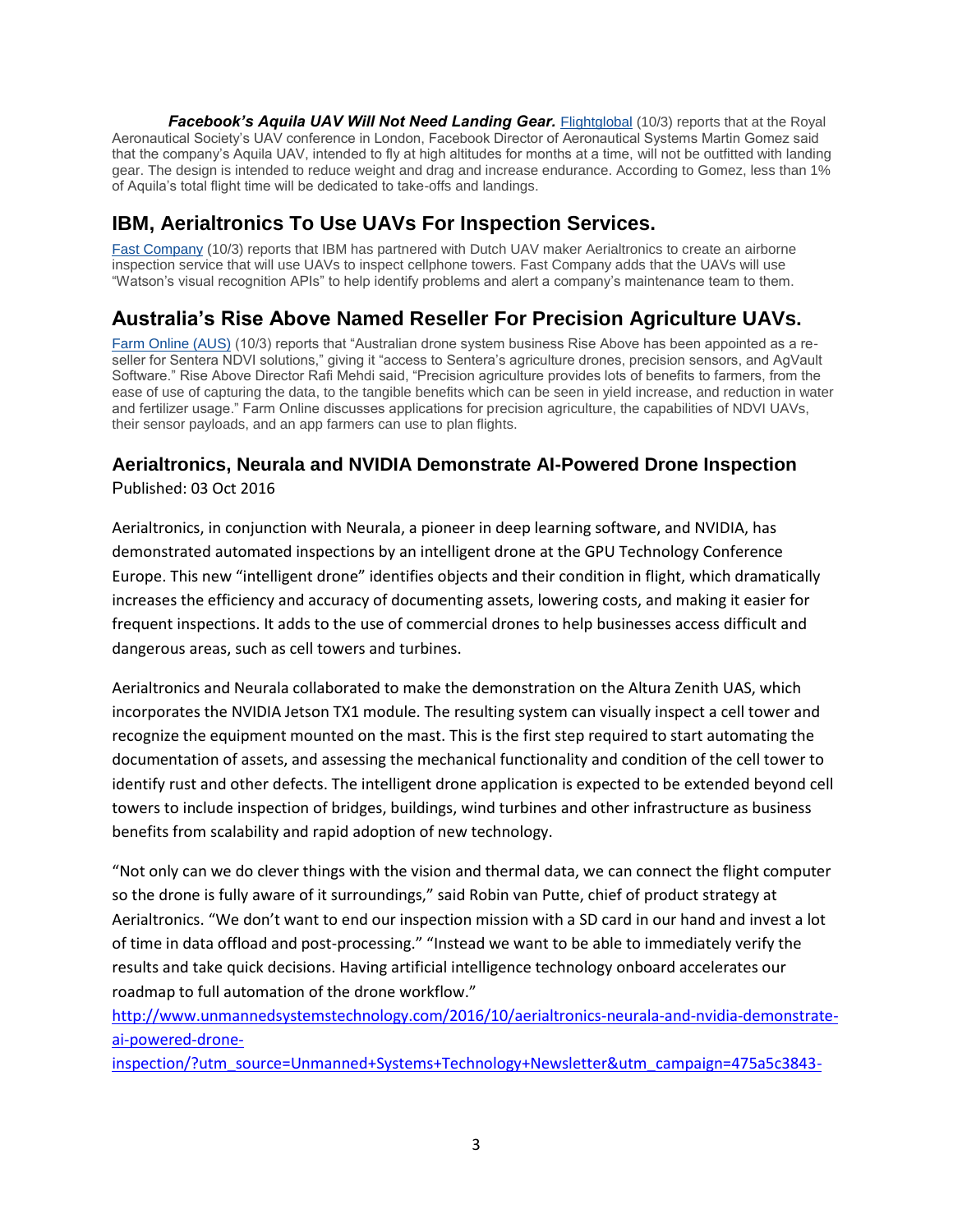#### [Unmanned\\_Systems\\_Technology\\_eBrief&utm\\_medium=email&utm\\_term=0\\_6fc3c01e8d-475a5c3843-](http://www.unmannedsystemstechnology.com/2016/10/aerialtronics-neurala-and-nvidia-demonstrate-ai-powered-drone-inspection/?utm_source=Unmanned+Systems+Technology+Newsletter&utm_campaign=475a5c3843-Unmanned_Systems_Technology_eBrief&utm_medium=email&utm_term=0_6fc3c01e8d-475a5c3843-111778317) [111778317](http://www.unmannedsystemstechnology.com/2016/10/aerialtronics-neurala-and-nvidia-demonstrate-ai-powered-drone-inspection/?utm_source=Unmanned+Systems+Technology+Newsletter&utm_campaign=475a5c3843-Unmanned_Systems_Technology_eBrief&utm_medium=email&utm_term=0_6fc3c01e8d-475a5c3843-111778317)

#### **Latitude Engineering HQ-60 UAV Sets New Flight Record**

Published: 30 Sep 2016

Latitude Engineering has announced that, in conjunction with a team coordinated by L-3 Unmanned Systems, it has surpassed the world record for time aloft of a vertical takeoff and landing (VTOL) aircraft, using Latitude's HQ-60 Hybrid Quadrotor UAV. The record was set during the Joint Interagency Field Experimentation Program (JIFX), with L-3's team consisting of Power4Flight, Trillium Engineering, and Silvus Technologies. The HQ-60, procured by L-3, launched at 2:06 PM PST and continuously flew until 12:39 PM PST the following day, successfully surpassing the record for time aloft of a VTOL aircraft, with a total flight time of 22 hours, 29 minutes, and 38 seconds, with fuel to spare. The Boeing A160 had previously flown the longest at 18 hours, 45 minutes.

[http://www.unmannedsystemstechnology.com/2016/09/latitude-engineering-hq-60-uav-sets-new](http://www.unmannedsystemstechnology.com/2016/09/latitude-engineering-hq-60-uav-sets-new-flight-record/?utm_source=Unmanned+Systems+Technology+Newsletter&utm_campaign=475a5c3843-Unmanned_Systems_Technology_eBrief&utm_medium=email&utm_term=0_6fc3c01e8d-475a5c3843-111778317)[flight-record/?utm\\_source=Unmanned+Systems+Technology+Newsletter&utm\\_campaign=475a5c3843-](http://www.unmannedsystemstechnology.com/2016/09/latitude-engineering-hq-60-uav-sets-new-flight-record/?utm_source=Unmanned+Systems+Technology+Newsletter&utm_campaign=475a5c3843-Unmanned_Systems_Technology_eBrief&utm_medium=email&utm_term=0_6fc3c01e8d-475a5c3843-111778317) [Unmanned\\_Systems\\_Technology\\_eBrief&utm\\_medium=email&utm\\_term=0\\_6fc3c01e8d-475a5c3843-](http://www.unmannedsystemstechnology.com/2016/09/latitude-engineering-hq-60-uav-sets-new-flight-record/?utm_source=Unmanned+Systems+Technology+Newsletter&utm_campaign=475a5c3843-Unmanned_Systems_Technology_eBrief&utm_medium=email&utm_term=0_6fc3c01e8d-475a5c3843-111778317) [111778317](http://www.unmannedsystemstechnology.com/2016/09/latitude-engineering-hq-60-uav-sets-new-flight-record/?utm_source=Unmanned+Systems+Technology+Newsletter&utm_campaign=475a5c3843-Unmanned_Systems_Technology_eBrief&utm_medium=email&utm_term=0_6fc3c01e8d-475a5c3843-111778317)

5Oct16

#### **MIT Scientists Develop Programmable Rubber To Soften Blow Of UAV Accidents.**

[Inc. Magazine](http://mailview.bulletinmedia.com/mailview.aspx?m=2016100501aiaa&r=2980706-4ab3&l=007-798&t=c) (10/4) reports that a team at MIT's Computer Science and Artificial Intelligence Laboratory "found a way to 3-D print materials that could lessen the impact" in the event a UAV falls from the sky. The researches invented "programmable" rubber materials that, "if used to make drones, could cause less severe impact on anything they ram into – people included." The article characterizes the product as giving manufacturers "the ability to create safe, shock-absorbing components themselves," which "would mean they'd also have the ability to print and test materials" leading to safer products.

## **Textron's Phillips: Aerosonde SUAS' VTOL Provides "Complete Runway Independence."**

[Shephard Media](http://mailview.bulletinmedia.com/mailview.aspx?m=2016100501aiaa&r=2980706-4ab3&l=008-ec1&t=c) (10/4) reports that Textron Systems is showcasing its Hybrid-quad Aerosonde variant at the 2016 Association of the US Army Annual Meeting in Washington DC. The UAV "combines the vertical takeoff and landing (VTOL) capabilities of a multi-rotor platform with the Aerosonde SUAS fixed-wing aircraft," and is due to undergo testing by military and commercial customers next month. The article features footage of an interview with Textron Vice President of Small and Medium Endurance UAS David Phillips, who said the Aerosond's new VTOL capability provides "complete runway independence" for customers who operate in "austere locations" without runways.

## **Syracuse To Host 2016 Unmanned Traffic Management Convention.**

The [Syracuse \(NY\) Post-Standard](http://mailview.bulletinmedia.com/mailview.aspx?m=2016100501aiaa&r=2980706-4ab3&l=009-dde&t=c) (10/4) reports that the 2016 Unmanned Traffic Management (UTC) Convention will be held fromNovember 8 to 10 in Syracuse, New York, and that "up to 500 air traffic management professionals are expected to attend." Attendees will have an opportunity to tour Griffiss International Airport, "one of the FAA's designated test ranges for unmanned aerial systems management," where Lockheed Martin will demonstrate remote operation of "an Indago quadcopter and a Desert Hawk III fixed wing [UAV]...and full-size K-MAX and S-76 helicopters." Griffiss is a former US Air Force base "that has been equipped with special radars and communications systems to detect, identify and track small, low-flying [UAVs.]" Convention sponsors include the Air Traffic Controllers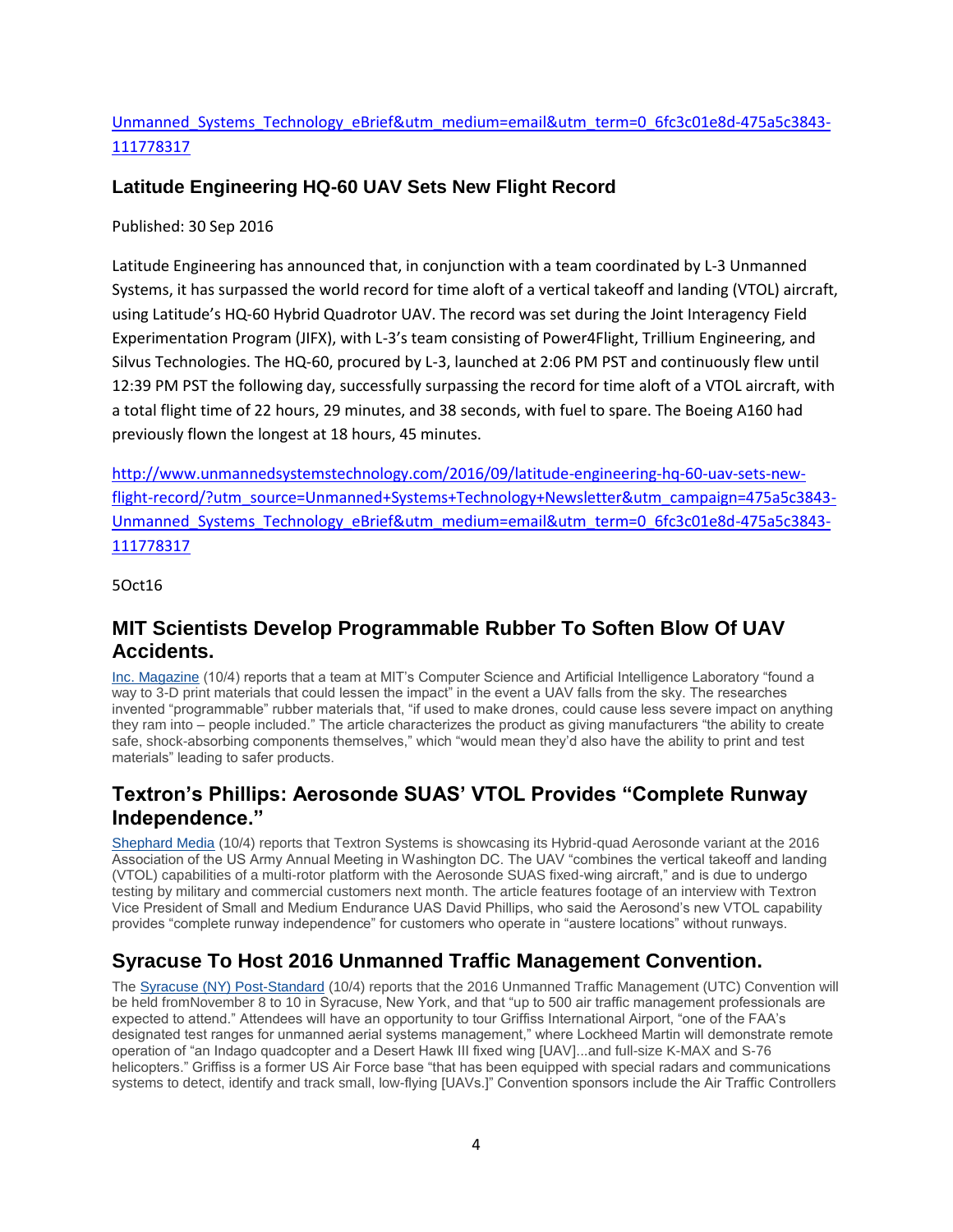Association (ATCA), the Association for Unmanned Vehicle Systems International (AUVSI), Empire State Development Corp., Onondaga County, Oneida County, and Syracuse University.

### **Antares Launch Date Now Scheduled For October 13.**

[Space News](http://mailview.bulletinmedia.com/mailview.aspx?m=2016100501aiaa&r=2980706-4ab3&l=01c-45c&t=c) (10/4, Subscription Publication) reports that NASA and Orbital ATK have scheduled the launch of the Antares launch vehicle for October 13. The Antares 230 rocket will launch with its Cygnus spacecraft payload from the Mid-Atlantic Regional Spaceport at Wallops Island, Virginia at 9:13 pm. The article reports that one factor in scheduling the launch for later in the month could be a desire to avoid Hurricane Matthew, which is forecast to pass through Wallops Island on October 8.

## **Tennessee's Hamilton County Sheriff's Office To Use UAVs.**

The [AP](http://mailview.bulletinmedia.com/mailview.aspx?m=2016100501aiaa&r=2980706-4ab3&l=022-940&t=c) (10/4) reports that Tennessee's Hamilton County Sheriff's Office will begin using UAVs to "gather evidence for court cases, detect bombs and find missing persons." Sheriff Jim Hammond said in a news conference Monday "that the equipment will not be used to invade people's right to privacy." The country has purchased six UAVs for a total cost of \$10,000.

6Oct16

## **GE Rotor UAV To Speed Methane Inspections For Oil Industry.**

[Bloomberg News](http://mailview.bulletinmedia.com/mailview.aspx?m=2016100601aiaa&r=2980706-4998&l=004-2ca&t=c) (10/5) reports that General Electric is developing a rotocopter UAV called the Raven, which it plans to use "to sniff for methane emissions at well sites," as well as for other applications, leveraging Raven's custom software for flight planning and data analysis. GE Oil & Gas CEO Lorenzo Simonelli said in an interview, "When you think of Project Raven and the usage of new tools and applications, it's going to be key to take the industry forward." According to GE Research Engineer Ashraf El-Messidi, the company hopes Raven will help increase the efficiency of methane inspections.

## **Amazon "One-Upped" By Frozen Yogurt Chain.**

KTVD-TV Denver (10/5, 9:28 p.m. MDT) reported that Orange Leaf Frozen Yogurt "one-upped" Amazon by using a UAV to deliver frozen yogurt to college students in Western Michigan. The UAV can carry up to 30 pounds, and customers must place an order for a minimum of 30 frozen yogurts.

#### **Las Cruces Students Attend NMSU Unmanned Aircraft Systems Road Show.**

[KRWG-FM](http://mailview.bulletinmedia.com/mailview.aspx?m=2016100601aiaa&r=2980706-4998&l=020-ae6&t=c) Las Cruces, NM (10/4) reported that students from Las Cruces Public Schools recently attended an Unmanned Aircraft Systems Road show at New Mexico State University (NMSU), where they took part "in different learning stations for hands-on learning to understand the science, technology, education, and math" behind UAVs. NMSU Physical Science Lab Deputy Director Henry Cathey said that these students "have great opportunities in these STEM fields, especially in the UAS world. We are looking at an industry that is a six, eight, ten, possibly up to a \$20 billion industry in the United States by 2025."

## **Students Learn About UAVs Through 4-H Youth Science Day.**

[USA Today](http://mailview.bulletinmedia.com/mailview.aspx?m=2016100601aiaa&r=2980706-4998&l=021-4a2&t=c) (10/5) reports that some 100,000 students from around the country took part in the 4-H National Youth Science Day on Wednesday, noting that the theme of the event was "drone discovery." Students crafted rudimentary gliders and got the opportunity to operate a quadcopter from UAV manufacturer DJI.

 [U.S. News & World Report](http://mailview.bulletinmedia.com/mailview.aspx?m=2016100601aiaa&r=2980706-4998&l=022-b63&t=c) (10/5) reports that students "worked in groups overseen by volunteers to explore the science behind drones and apply it to real-world problems. Younger students experimented with drone engineering and design, while high schoolers learned about computer coding for remote sensors and unmanned flight."

## **Tuskegee Students Learn To Program And Fly UAVs At "Drone Day."**

[WSFA-TV](http://mailview.bulletinmedia.com/mailview.aspx?m=2016100601aiaa&r=2980706-4998&l=023-c7d&t=c) Montgomery, AL (9/27) featured a video reporting on "Drone Day" at the Tuskegee Institute Middle School, where more than 60 students learned how to program and fly UAVs. Tuskegee University Professor Javier Khan said that "we want these kids to be exposed to this technology so they get motivated to remain in the science, math, engineering, and technology area." Funding for the program came from the FAA's Center of Excellence.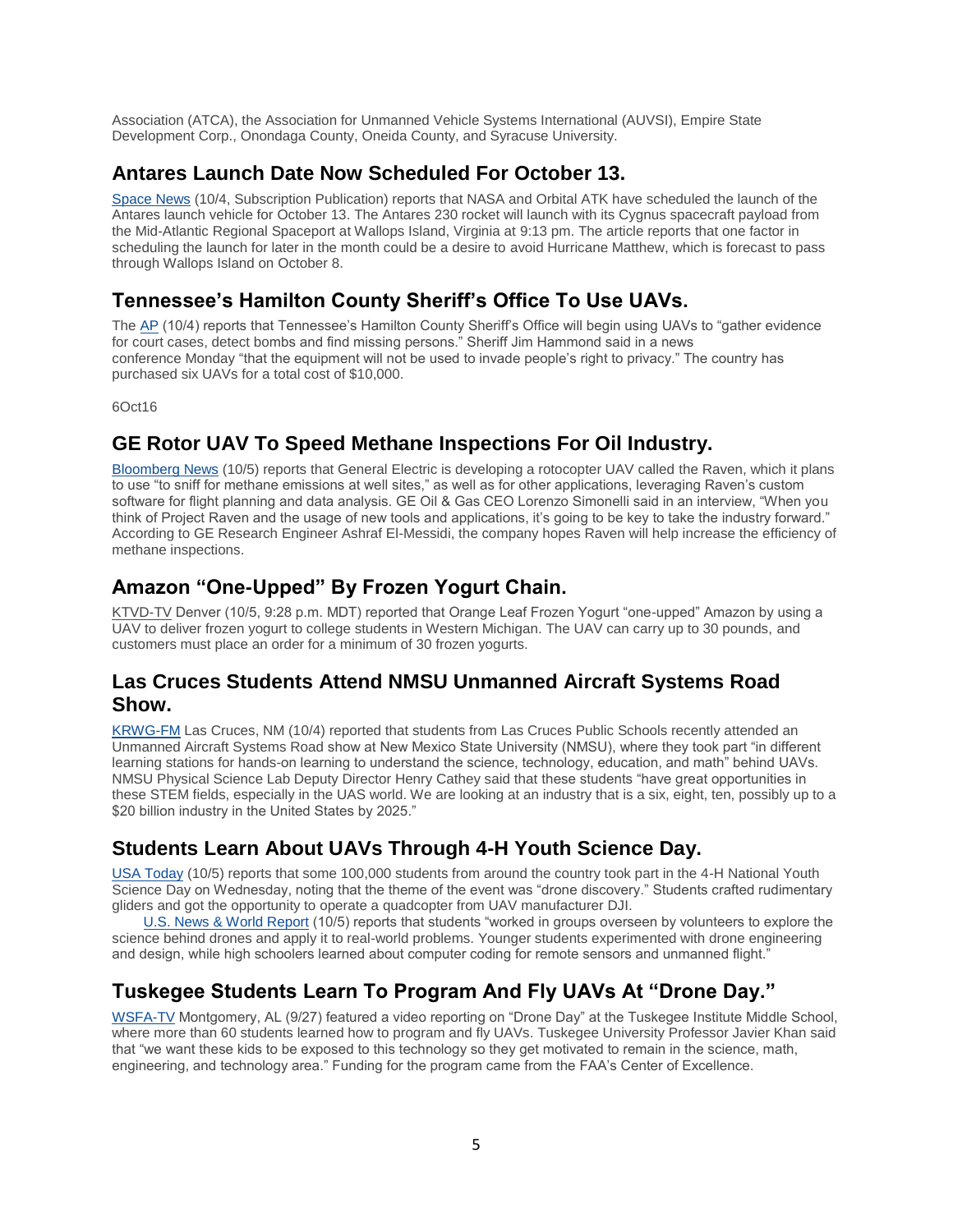#### 7Oct16

## **Verizon to Start Selling Wireless Data Plans for Drones**

Plans would allow drones to connect to the internet, stream videos and pictures

#### By RYAN KNUTSON Oct. 6, 2016 1:22 p.m. ET

Soon, companies will be able to get a data plan for their drones. Verizon Communications Inc. said Thursday it would begin working with drone makers to connect the flying vehicles to Verizon's wireless network. Drone data plans will start at \$25 a month for 1 gigabyte of data and \$80 for 10 gigabytes, company officials said in an interview. The prices roughly align with what consumers pay now for data.

Initially, the data plans will allow drones to essentially connect to the internet during flight, and stream videos, pictures or other sensory data back to earth. Verizon says it could be used by companies that inspect oil pipelines, farming yields or wildfires. But the service could eventually evolve into a means of piloting drones remotely. Federal regulations currently require a drone operator to remain in direct sight of the drone, and the devices in most cases can't be flown higher than 400 feet without special permission. Drones today are typically operated with remote controls that use free, public airwaves to create a direct link between the pilot and the drone. Verizon also plans to use drones like flying cell towers to plug holes in its own network during emergencies, such as when networks are damaged during storms.

#### <http://www.wsj.com/articles/verizon-to-start-selling-wireless-data-plans-for-drones-1475774573>

#### **Verizon, AT&T Consider Using UAVs To Expand Cell Service.**

[Bloomberg News](http://mailview.bulletinmedia.com/mailview.aspx?m=2016100701aiaa&r=2980706-c702&l=008-cb5&t=c) (10/6) reports that Verizon is developing a UAV with a 17-foot wingspan and "loaded with wireless antennas for extending service areas" outside of its cellular network. Verizon is testing the UAV in a "simulated poststorm disaster" in Cape May, New Jersey this week with "emergency management officials" running "trials using the plane's mobile connections." Bloomberg notes that AT&T has been using UAVs "to inspect cell towers," and has been considering "flying antennas over concerts and other big-crowd events to boost service."

[Fortune](http://mailview.bulletinmedia.com/mailview.aspx?m=2016100701aiaa&r=2980706-c702&l=009-369&t=c) (10/6) reports that the UAV is designed "to provide LTE mobile connectivity to first responders." Fortune says Verizon engineers hope to determine from this week's testing the area that "can be provided with service" and "optimal altitude." The article adds that the company has larger plans than just UAVs for emergencies, with the company seeing "business potential" in using UAVs for Internet of Things platforms, such as use "by customers to gather traffic data, inspect agricultural fields, or measure storm damage."

### **AT&T Uses UAVs To Screen Sports Stadium For Signal Strength.**

The [Washington Times](http://mailview.bulletinmedia.com/mailview.aspx?m=2016100701aiaa&r=2980706-c702&l=00a-469&t=c) (10/6) reports that AT&T demonstrated the use of UAVs to improve cellphone network coverage "in sports arenas and other densely populated places" on Wednesday at the AT&T Stadium in Dallas, Texas. According to the company, UAVs are able to "screen an entire stadium for weak signals in a matter of hours," while screening by humans on the ground would usually take a week. AT&T's Art Pregler said, "We fly drones here so we can understand what is going on at each seat in the stadium so we understand the user frustration. ... From that drone information we can target specifically where we need to make upgrades to our network, and we can add that capacity."

#### **South Jersey Aims To Attract UAV Companies.**

The [Press of Atlantic City \(NJ\)](http://mailview.bulletinmedia.com/mailview.aspx?m=2016100701aiaa&r=2980706-c702&l=00b-d66&t=c) (10/6) reports on efforts by South Jersey "officials and entrepreneurs" to attract UAV companies to the region as a location with facilities and regulation conducive to UAV development and field-testing. According to Stockton Aviation Research & Technology Park Executive Director Joe Sheairs, organizations such as